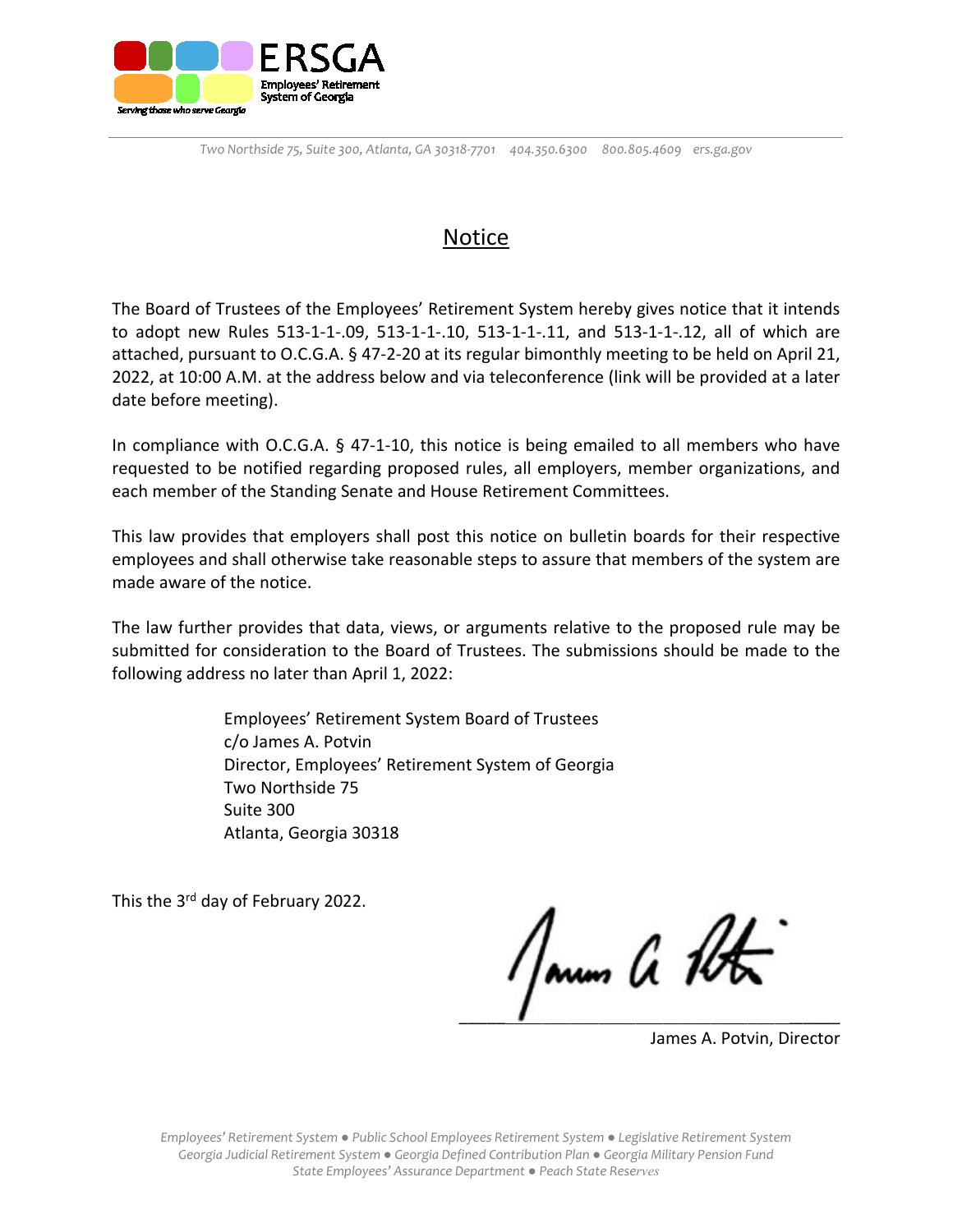

## Proposed Rule #1

### Rule

### 513-1-1-.09 Membership Eligibility – Percent Time

(1) Any individual who becomes an ERS member by being employed in a position that qualifies the employee for membership and subsequently reduces the number of hours of actual working time within the position below the required 35 hours a week as per Rule 513-1-1-.08, then the employee is able to maintain membership in ERS. The member's employer will report the employee at percentage time, determined by dividing the actual hours worked during a month by the normal full-time hours for the month. Service will be credited at the percentage reported.

### Statutory Citation(s)

- **O.C.G.A. § 47-2-21(a)**
	- o *"(a) The administration and responsibility for the proper operation of the retirement system and for effectuating this chapter are vested in the board of trustees, which shall be organized immediately after a majority of the trustees have qualified and taken the oath of office."*

### Explanation of Rule Creation

First established by ERS Board action in 1967 and later codified into an official Rule (513-1-1.08), eligibility for first-time ERS membership requires an employee to be employed with an eligible employer and working at least 35 hours per week for a minimum of 9 months per calendar year. In a subsequent Board action in October of 1968 and later confirmed in a 2006 AG Opinion, if an employee reduces the number of hours of actual working time within the position below the required number of hours, then the employee is able to maintain ERS membership, but on a percent time basis. This information was communicated to employers via a memo to Employers in 1968 and again in a newsletter distributed in the first quarter of Fiscal Year 2011.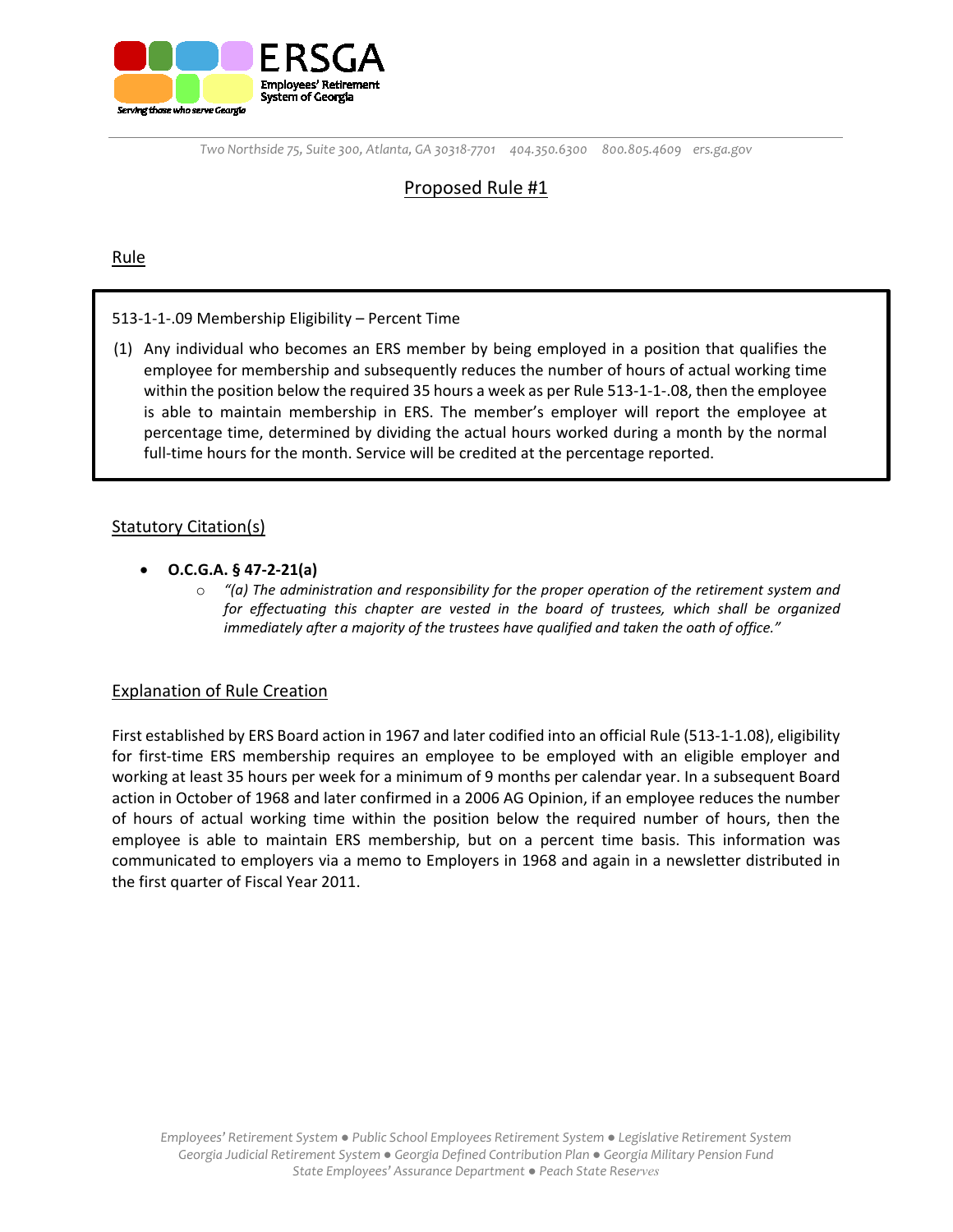

### Proposed Rule #2

### Rule

513-1-1-.10 Membership Eligibility – Transfers to Tax Office

(1) A "break in service," as used in O.C.G.A. § 47-2-292, is defined as more than 31 days of separation from the last day of employment, such that any actively contributing member, whose membership date is prior to July 1, 2012 and is transferring between tax offices or from an ERS position and employer to a tax office within 31 days, is eligible to maintain their ERS membership provided such position meets general ERS membership eligibility requirements.

### **Statutory Citation(s)**

• **O.C.G.A. § 47-2-292(a.1)**

*"(a.1) Notwithstanding any other provision of this Code section, no person who first or again takes office or becomes employed on or after July 1, 2012, shall become a member of the retirement system pursuant to the provisions of this Code section. Any person serving in any such position on July 1, 2012, who continues in service without a break in service shall remain a member of this retirement system. The reelection of any such officer or the election of any eligible employee to such office shall not constitute a break in service."* 

### Explanation of Rule Creation

Subsequent to legislation passed in 2012, new employees of tax offices on or after July 1, 2012 were no longer eligible for ERS membership unless their individual tax office had a resolution stating otherwise. An external memo was sent to employers in June of 2012 which stated any individual employed with a tax office who continues "without a break" will remain an ERS member. After clarification from the AG in 2019, it became ERS administrative policy that a "break in service" constituted anything over 31 days, and the policy was expanded for the benefit of all ERS members from any ERS employer transferring to tax office.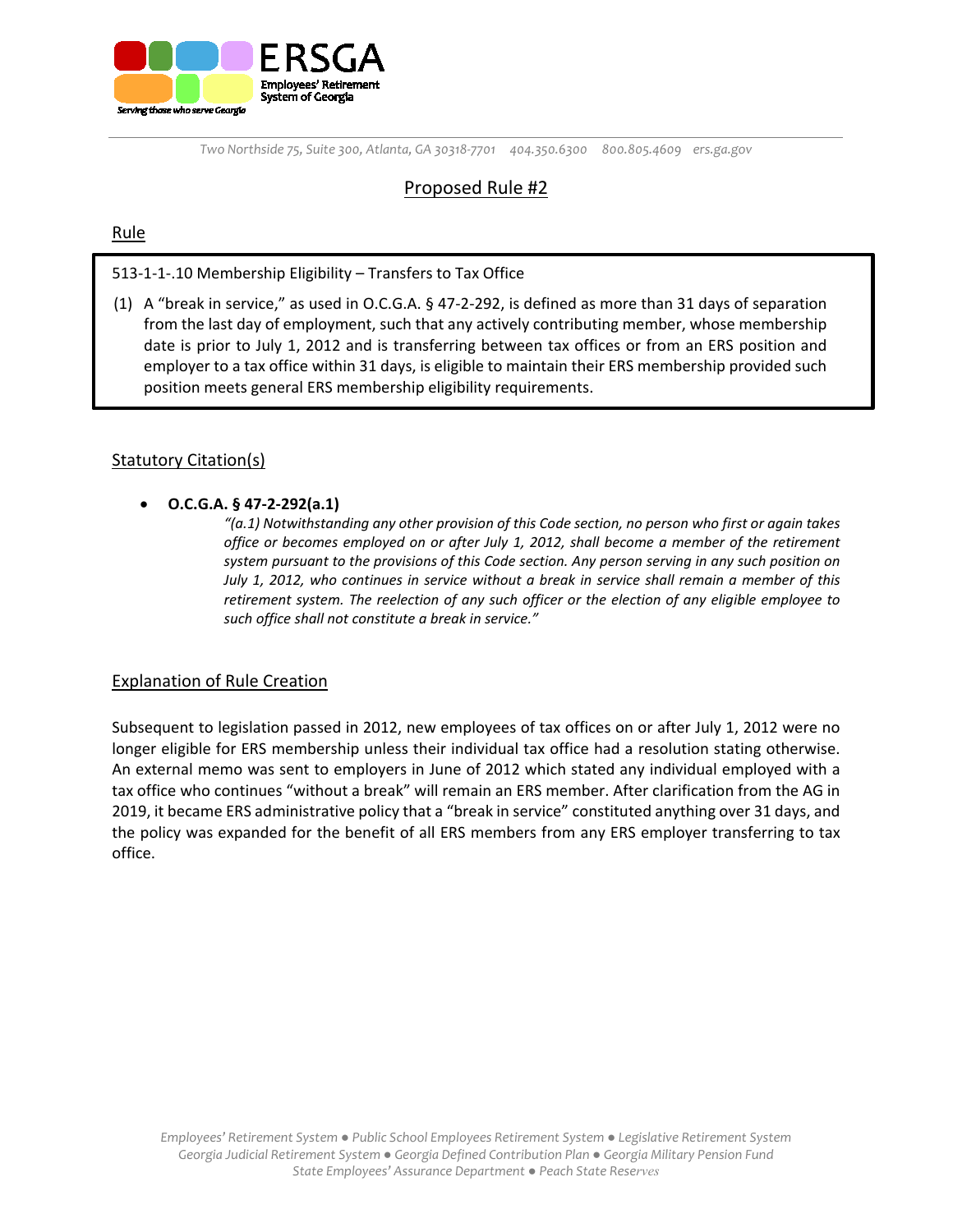

### Proposed Rule #3

### Rule

### 513-1-1-.11 Formula Salary – Use of Merged Service

(1) When calculating Formula Salary for members who have purchased past, refunded ERS Service and/or lost membership service that has been merged with the current membership, all associated salary shall be considered.

### Statutory Citation(s)

- **O.C.G.A. § 47-2-21(a)**
	- o *"(a) The administration and responsibility for the proper operation of the retirement system and for effectuating this chapter are vested in the board of trustees, which shall be organized immediately after a majority of the trustees have qualified and taken the oath of office."*

### • **O.C.G.A. § 47-2-28(a)**

o *"(a) On and after April 1, 1964, the board of trustees is authorized to adopt simplified benefit tables which will enable a member to estimate his or her retirement allowances. Such tables shall (1) be based on an actuarial study, (2) maintain the actuarial soundness of the retirement system, (3) for those members retiring on and after April 1, 1968, be applied to the member's highest average monthly earnable compensation during a period of 24 consecutive calendar months while a member of the retirement system, and (4) be applicable to all members, provided that the application of such tables shall not reduce or impair the amount of any allowances or benefits to which any person who was a member on April 1, 1964, would have been entitled at that time or would be entitled at any time thereafter under tables or calculations which were in effect at that time or at any time prior thereto or at any time prior to the adoption of such simplified benefit tables."*

### Explanation of Rule Creation

As part of the ERS retirement benefit formula, member's Formula Salary, or the average of the highest 24 consecutive calendar months of Earnable Compensation as an ERS member, is calculated and used in conjunction with a formula factor and creditable service in order to determine the maximum plan benefit. Occasionally, there are retirement-eligible members who do not have 24 consecutive and/or total months of service in order to evaluate their Formula Salary. For such members whose qualifying Creditable Service includes purchased, refunded service, the AG opined in 2004 that ERS was able to use the past, refunded service and associated salaries to calculate member's Formula Salary.